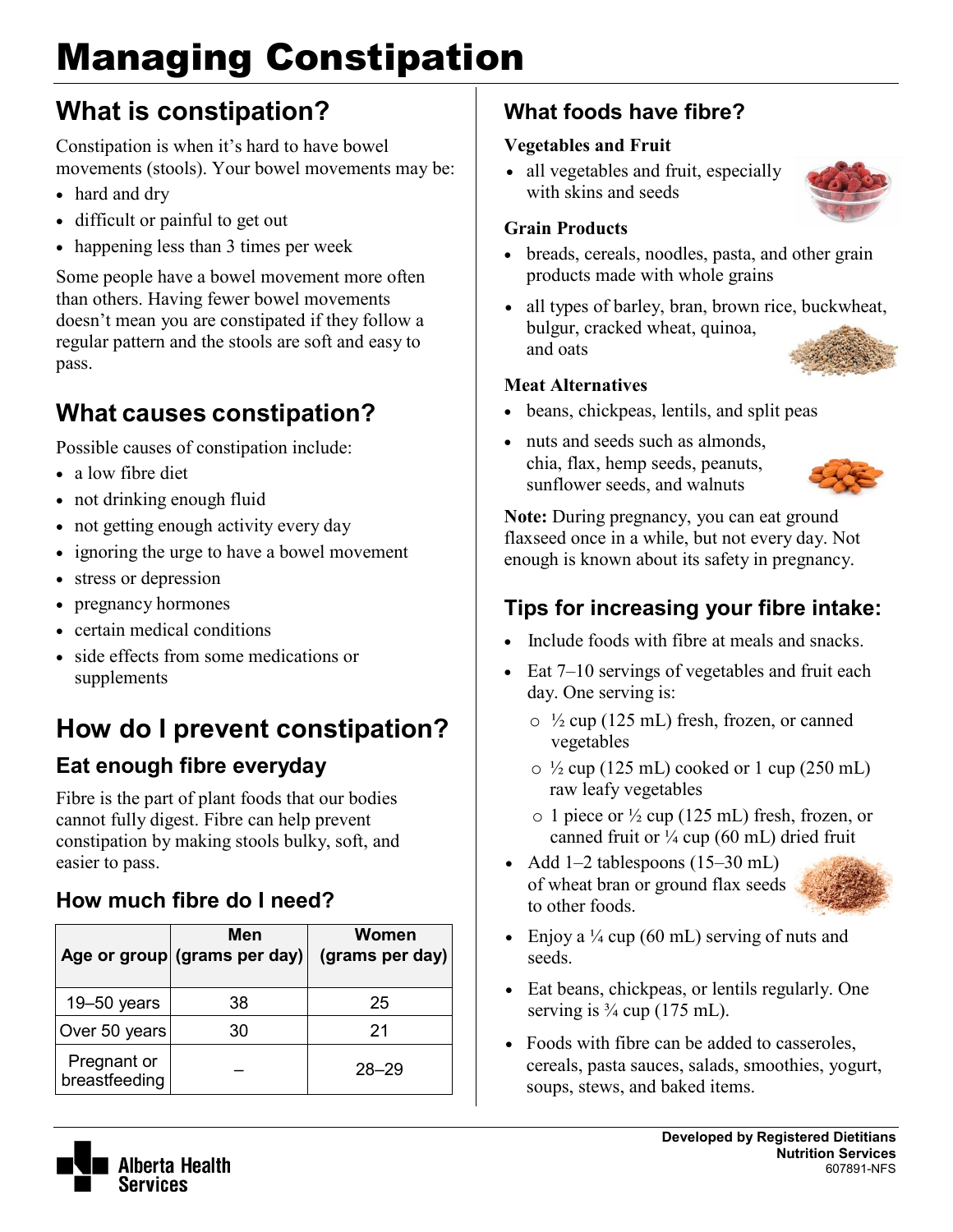• Prunes are a natural laxative. Eat 2–3 prunes or drink ½ cup (125 mL) prune juice to help manage constipation as needed.



- Your bowels need time to get used to higher fibre foods. Increase your fibre intake slowly and spread fibre-rich foods throughout the day. This will help prevent gas and bloating.
- The **Nutrition Facts table** on food labels shows the amount of fibre and the % Daily Value (% DV) for fibre. Read the table and choose foods with more fibre.

| % Daily Value<br>Amount<br>Calories 120<br>2%<br><b>Fat</b> 0.5 g<br>1 $%$<br>Saturated 0 g Trans<br>υg<br>Cholesterol 0 mg<br>Choose<br>Choose<br>10 $%$<br>Sodium 210 mg<br>Carbohydrate 28 g<br>$9\%$<br>2 g or<br>20%<br>Fibre 5 g<br>-% Daily<br>more<br>Sugars 5 g<br><b>Value</b><br>fibre per<br>Protein 4 g<br>for fibre<br>serving<br>$0\%$<br>Vitamin A<br>Calcium<br>$0\%$ | Serving<br>size | <b>Nutrition Facts</b><br>$\widehat{\mathrm{Per}}$ 250 mL(34 g) $\widehat{\phantom{operatorname{Per}}$ |        |          |
|----------------------------------------------------------------------------------------------------------------------------------------------------------------------------------------------------------------------------------------------------------------------------------------------------------------------------------------------------------------------------------------|-----------------|--------------------------------------------------------------------------------------------------------|--------|----------|
|                                                                                                                                                                                                                                                                                                                                                                                        |                 |                                                                                                        |        |          |
|                                                                                                                                                                                                                                                                                                                                                                                        |                 |                                                                                                        |        |          |
|                                                                                                                                                                                                                                                                                                                                                                                        |                 |                                                                                                        |        |          |
|                                                                                                                                                                                                                                                                                                                                                                                        |                 |                                                                                                        |        |          |
|                                                                                                                                                                                                                                                                                                                                                                                        |                 |                                                                                                        |        |          |
|                                                                                                                                                                                                                                                                                                                                                                                        |                 |                                                                                                        |        |          |
|                                                                                                                                                                                                                                                                                                                                                                                        |                 |                                                                                                        |        |          |
|                                                                                                                                                                                                                                                                                                                                                                                        |                 |                                                                                                        |        | a higher |
|                                                                                                                                                                                                                                                                                                                                                                                        |                 |                                                                                                        |        |          |
|                                                                                                                                                                                                                                                                                                                                                                                        |                 |                                                                                                        |        |          |
|                                                                                                                                                                                                                                                                                                                                                                                        |                 |                                                                                                        |        |          |
|                                                                                                                                                                                                                                                                                                                                                                                        |                 |                                                                                                        |        |          |
|                                                                                                                                                                                                                                                                                                                                                                                        |                 |                                                                                                        |        |          |
|                                                                                                                                                                                                                                                                                                                                                                                        |                 | Iron                                                                                                   | $30\%$ |          |

#### **Drink enough fluid everyday**

It's important to drink enough fluid when you eat a higher fibre diet to help stools stay soft. The table below shows how much fluid is recommended for adults every day.

| Age or group         | Men                   | <b>Women</b>              |  |
|----------------------|-----------------------|---------------------------|--|
| 19 years and over    | 12 cups<br>(3 litres) | 9 cups<br>$(2.2$ litres)  |  |
| Pregnant             |                       | 10 cups<br>$(2.5$ litres) |  |
| <b>Breastfeeding</b> |                       | 12 cups<br>(3 litres)     |  |

#### **Tips to increase your fluid intake:**

- Get most of your fluid by drinking water.
- Other fluids include milk, juice, coffee, tea, broth, and soup.
- Fruit juice is low in fibre compared to whole fruit, so limit 100% juice to no more than  $\frac{1}{2}$  cup (125 mL) per day.



### **Be active everyday**

Daily activity is an important part of a healthy lifestyle. It helps keep your bowels moving regularly. Be active for at least 30 minutes each day, 5–7 days a week.

- You can start with 10 minutes at a time and gradually increase the time you spend.
- Aim for at least 150 minutes of moderate to vigorous activity each week. This type of activity makes your heart beat faster.
- Limiting the time you spend in front of the TV or computer may help you be more active.



For more information on [physical activity,](http://www.phac-aspc.gc.ca/hp-ps/hl-mvs/pa-ap/index-eng.php) go to [www.publichealth.gc.ca.](http://www.publichealth.gc.ca./) Search for *Physical Activity-Healthy Living*.